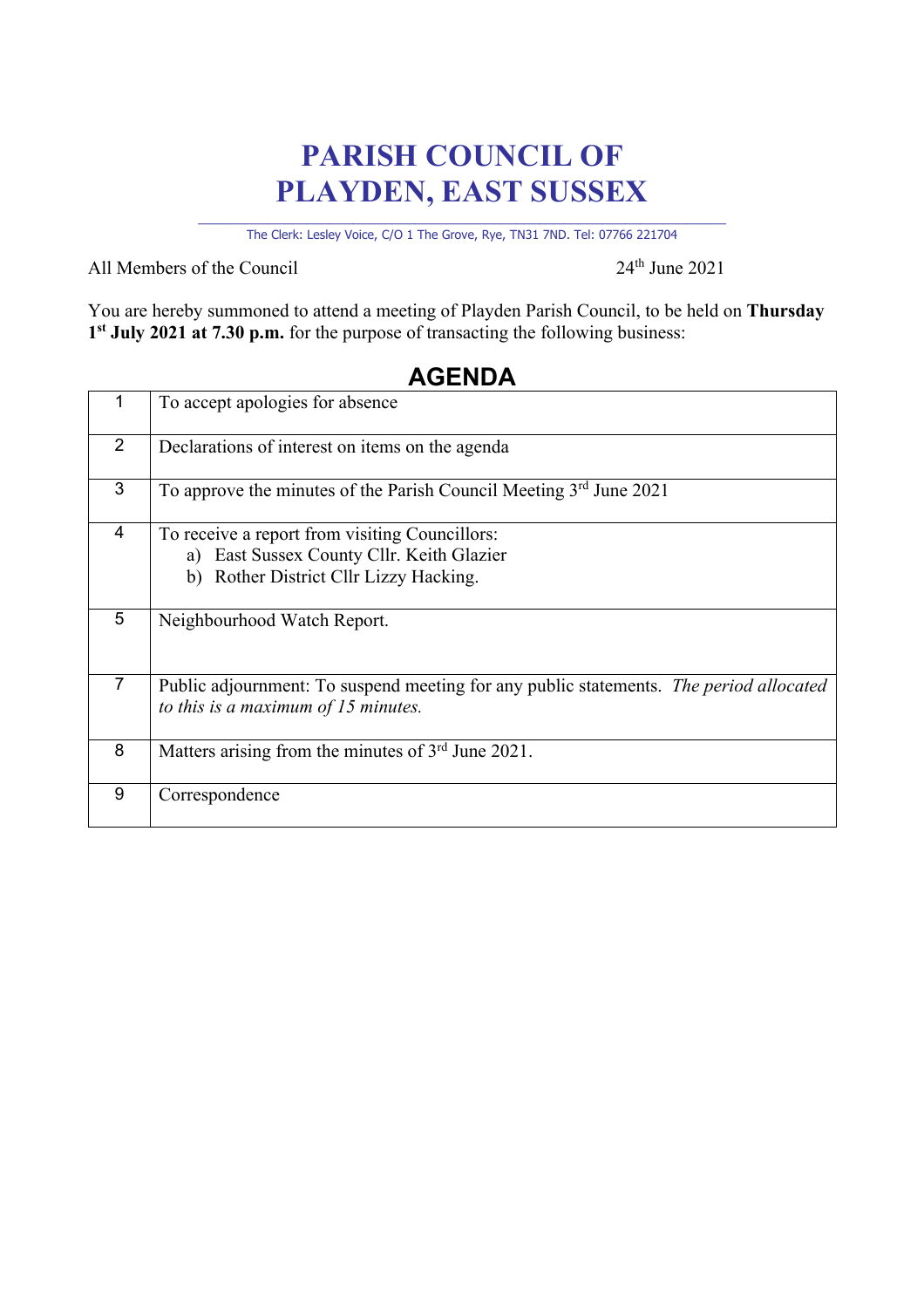| 10 | Planning.                                                                                                                                                                                                                                                                                                                                               |
|----|---------------------------------------------------------------------------------------------------------------------------------------------------------------------------------------------------------------------------------------------------------------------------------------------------------------------------------------------------------|
|    | <b>Applications.</b>                                                                                                                                                                                                                                                                                                                                    |
|    | None.                                                                                                                                                                                                                                                                                                                                                   |
|    | <b>Outcomes.</b>                                                                                                                                                                                                                                                                                                                                        |
|    | RR/2021/708/T<br>Pottons Cottage, Rectory Lane, Playden TN31 7UJ<br>Lime (T1) prune back branches by no more than 3 metres.<br>No objection                                                                                                                                                                                                             |
|    | <b>Ongoing:</b>                                                                                                                                                                                                                                                                                                                                         |
|    | RR/2020/2532/P<br>Tide View, New England lane, Playden, TN31 7NT<br>Demolish entrance porch and replace with new single storey side extension.<br>Construction of new single storey studio building. Proposed alterations to main house<br>including extending lower ground floor to house new garage: and cladding existing<br>elevations<br>Undecided |
|    | RR/2021/357/O<br>Tide View, New England lane, Playden, TN31 7NT<br>Certificate of lawfulness for the proposed erection of a single storey garage extension<br>at lower ground level and erection of a single storey detached studio building.<br>Undecided.                                                                                             |
|    | RR/2021/281/P.<br>White Willows, Houghton Green Lane, Playden, TN31 7PJ<br>Detached 4 bay garage & attic games room/office and enlargement of existing<br>parking hardstanding.<br>Undecided                                                                                                                                                            |
|    | <b>Appeals</b>                                                                                                                                                                                                                                                                                                                                          |
|    | W/4001557 Shellfield : Planning In Principle for 9 houses.<br>Comments made to Inspectorate. Awaiting decision                                                                                                                                                                                                                                          |
| 10 | <b>Accounts</b><br>a) Expenditure $-$ to approve the following expenditure:<br>Clerks wages and expenses – carried forward.<br>$\left( i\right)$                                                                                                                                                                                                        |
|    | b) Income.<br>None.                                                                                                                                                                                                                                                                                                                                     |
| 11 | Parish Councillors' Reports                                                                                                                                                                                                                                                                                                                             |